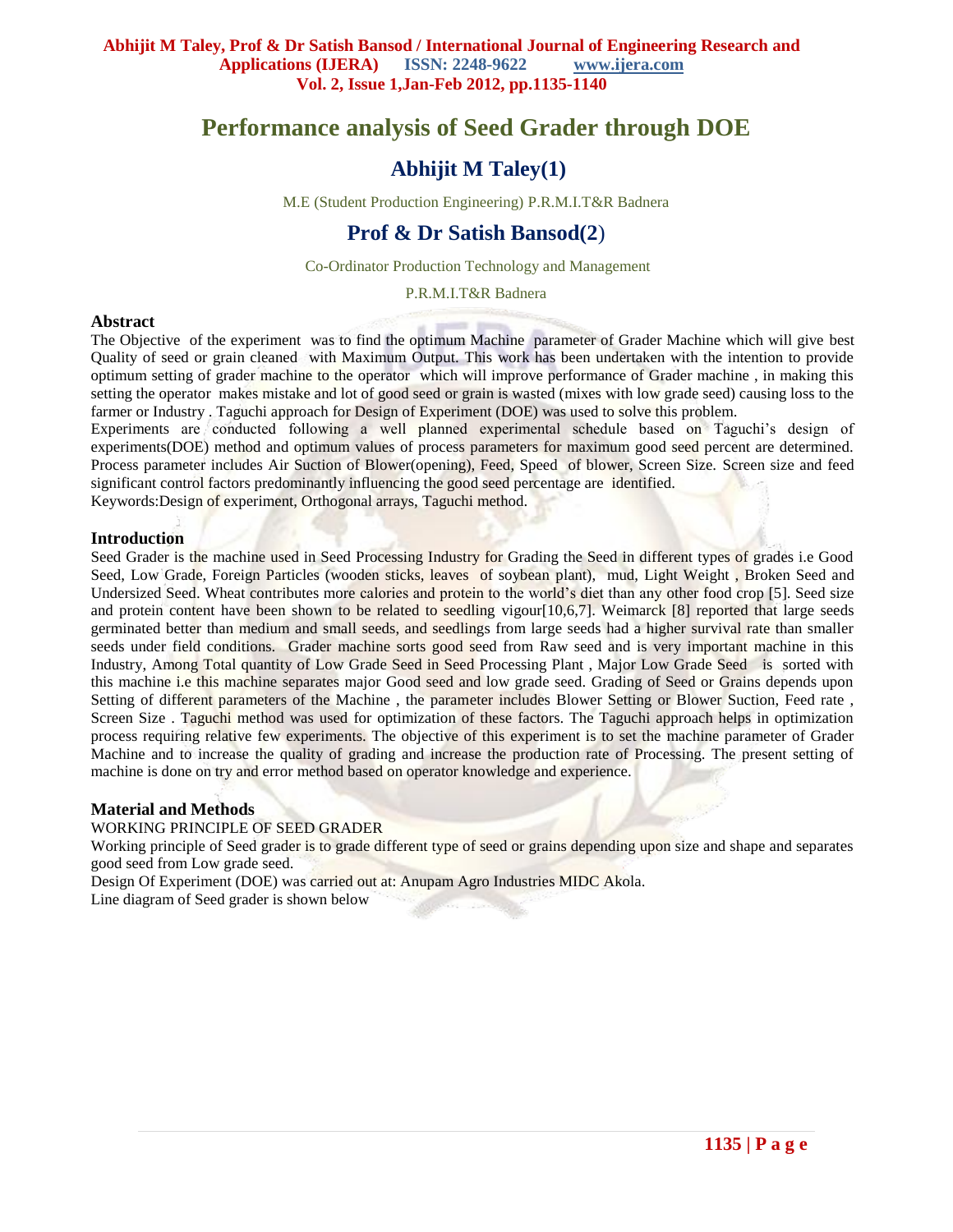

Raw seed or grains is feed to the hoper of Seed grader from where this seed is uniformly feed to first screen of Seed Grader , Generally this screen has round Holes and its Size is generally very large then the Size of seed Usually for Red Gram and Soybean the size of Screen is 20/64 to 21/64 inch, the main purpose of the first screen is to separate Mud of large size, metal pieces from the Raw seed, Now the seed or grains free from mud or stone falls on second screen which is greater than the size seed feed to grader(Generally for soyabeen seed size of middle screen is 13/64 or 12/64, main purpose of this screen is to separate oversize seed from the normal seed). Now the remaining seed passes through Second Screen fall on the third Screen or Bottom Screen which is a Slotted Screen of size close to the seed or grain feed to the grader, generally for Soybean and red gram it is 9/64 or 10/64 or 11/64 depending upon the requirement of the customer, Now the seed which flows over this screen is said to be good seed and the seed which passes down through the screen is treated as Low grade seed. Low grade seed or grains consist of Immature, shrived, broken seed this seed because of its under size falls down from the bottom screen and is collected in the Low grade section. Now the good seed moves forward and passes through blower suction, if the good seed is having any sticks ,steam, leaves or light seed is picked away by the blower section, the suction of blower can be varied depending upon the raw seed, there are two suction from blower ,one is at the entry of raw seed and one is at the exit of good seed.

#### **Design Of Experiments (DOE)**

A set of experiments were conducted on Seed Grader machine on Red Gram seed to determine effect of machining parameters namely Air Suction(%opening of blower), feed rate (Tons/hr), Blower speed (rpm), Screen Size (1/64) on Good Seed percentage. Three levels and four factors L9 Orthogonal array used to design the orthogonal array by using design of experiments (DOE) and relevant ranges of parameters as shown in Table 1.

| Symbol | Factor       | Unit           | Level |       |       |  |
|--------|--------------|----------------|-------|-------|-------|--|
|        |              |                |       |       |       |  |
|        | Air Suction  | $(\%$ opening) | 33    | 66    | 100   |  |
|        | Feed         | Tons/hour      | 0.5   |       |       |  |
|        | Blower Speed | <b>RPM</b>     | 750   | 850   | 1000  |  |
|        | Screen Size  | 1/64           | 9/64  | 10/64 | 11/64 |  |

**Table –1: Parameter and level**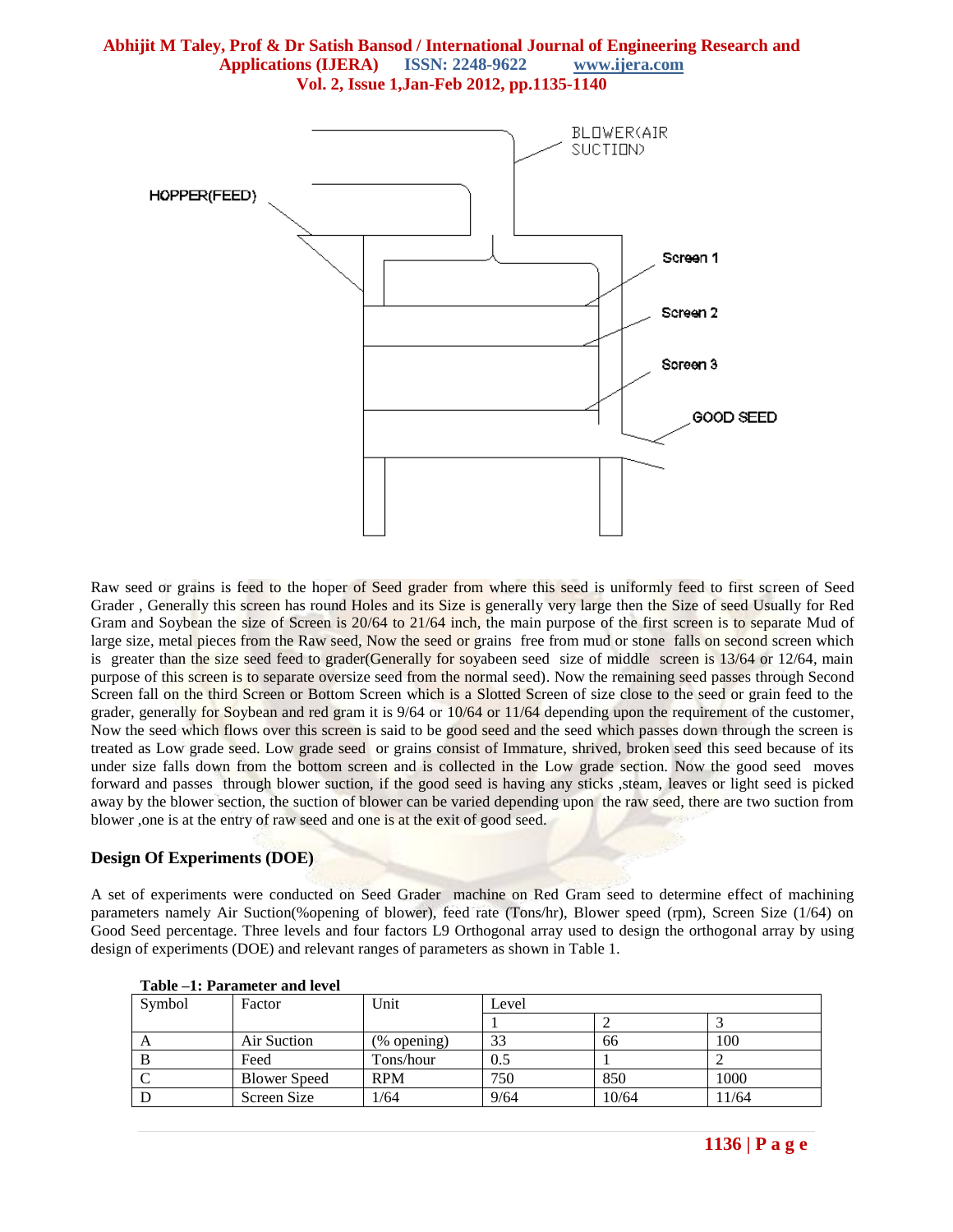The experiment using Taguchi method was considered Table 1 shows four factors and three levels used in the experiment. If three levels were assigned to each of these factors and a factorial experimental design was employed using each of these values, number of permutations would be  $3<sup>4</sup>$ . The fractional factorial design reduced the number of experiments to nine. The orthogonal array of L9 type was used and is represented in Table 2. This design requires nine experiments with four parameters at three levels of each. The good seed percent was maximized [6, 12-15].

| Experiment | P <sub>1</sub> | P <sub>2</sub> | P <sub>3</sub> | P <sub>4</sub> |
|------------|----------------|----------------|----------------|----------------|
|            |                |                |                |                |
|            |                |                |                |                |
|            |                |                |                | ⌒              |
|            |                |                |                |                |
|            | ∸              |                |                |                |
|            |                |                |                |                |
|            |                |                |                |                |
|            |                |                |                |                |
|            |                |                |                |                |

#### **TABLE 2 : TAGUCHI L9 (3<sup>4</sup>) ORTHOGOANAL ARRAY**

#### **Assigning the independent variable to each column**

The order in which independent variables are assigned to the vertical column is very essential. In case of mixed level variables and interaction between variables, the variables are to be assigned at right column as stipulated by orthogonal array as shown in Table 3.

#### **TABLE 3**

**TABLE 4** 

| Experiment | <b>Air Suction</b><br>(% opening) | Feed<br>Tons/hour | <b>Blower Speed</b><br><b>RPM</b> | <b>Screen Size</b><br>1/64 |
|------------|-----------------------------------|-------------------|-----------------------------------|----------------------------|
|            | 33                                |                   | 1000                              | 9/64                       |
| 2          | 33                                | 1.5               | 800                               | 10/64                      |
| 3          | 33                                | $\overline{2}$    | 750                               | 11/64                      |
| 4          | 66                                |                   | 800                               | 11/64                      |
|            | 66                                | 1.5               | 750                               | 9/64                       |
| 6          | 66                                | $\overline{2}$    | 1000                              | 10/64                      |
| 7          | 100                               |                   | 750                               | 10/64                      |
| 8          | 100                               | 1.5               | 1000                              | 11/64                      |
| 9          | 100                               | 2                 | 800                               | 9/64                       |

#### **Conducting the Experiment**

Once the experiment design has been determined and the trials have been carried out, the measured performance characteristic from each trial can be used to analyze the relative effect of the different parameters shown in Table 4. To demonstrate the data analysis procedure, the following L9 array will be used .

| TABLE 4           |                      |                |                |                |
|-------------------|----------------------|----------------|----------------|----------------|
| <b>EXPERIMENT</b> | GOOD SEED PERCENTAGE |                |                |                |
|                   | T1                   | T <sub>2</sub> | T <sub>3</sub> | T <sub>4</sub> |
|                   | 84                   | 82             | 83             | 84             |
|                   | 81                   | 82             | 83             | 82             |
|                   | 76                   | 74             | 76             | 75             |
|                   | 73                   | 72             | 74             | 7 <sup>1</sup> |
|                   | 80                   | 83             | 82             | 80             |
|                   | 80                   | 81             | 78             | 80             |
|                   | 82                   | 80             | 81             | 81             |
|                   | 72                   | 72             | 73             | 7 <sup>i</sup> |
|                   | 77                   | 76             | 77             | 78             |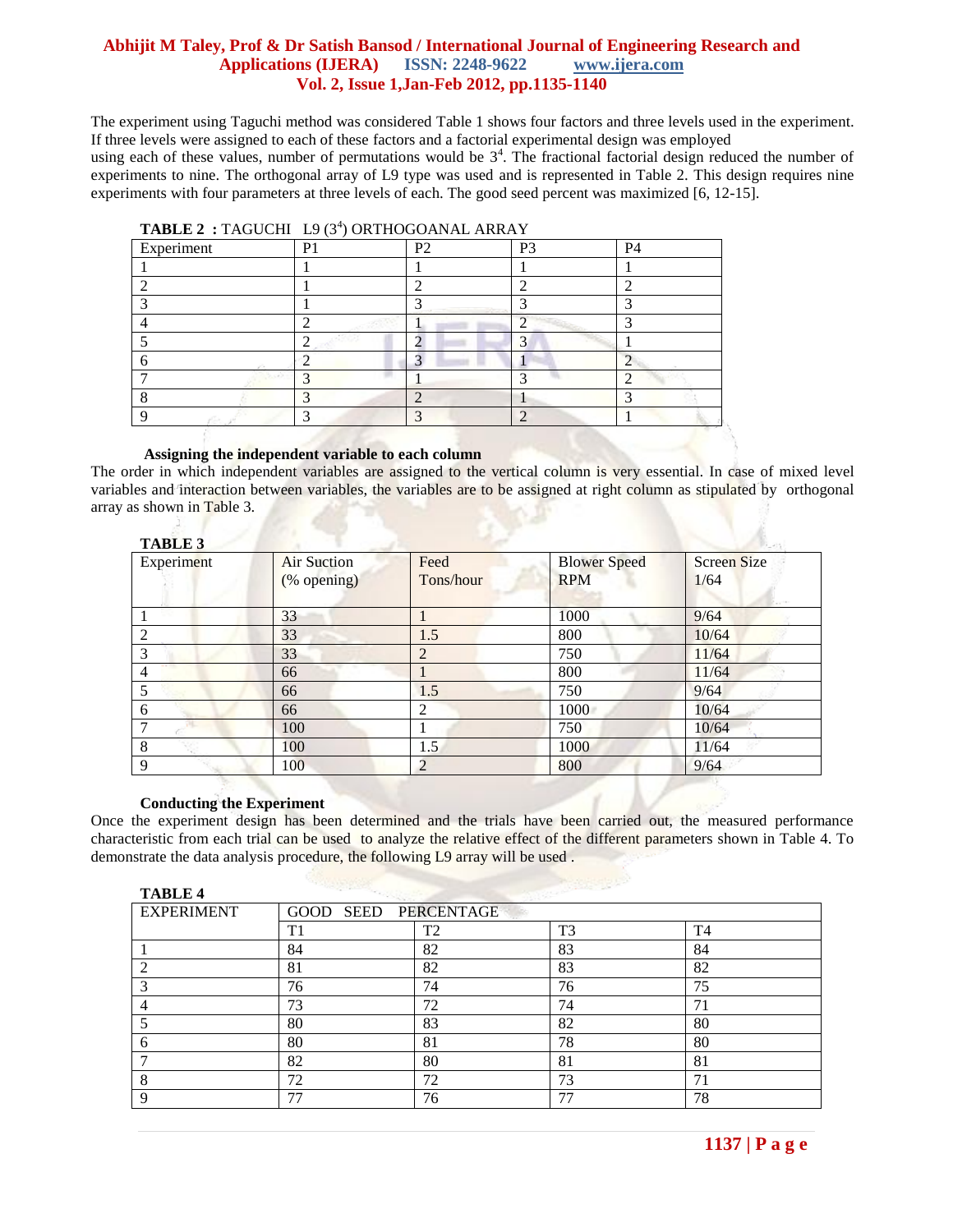# **Result and Discussion**

| Experiment     | Air Suction | Feed      | <b>Blower Speed</b> | Screen Size | S/N  |
|----------------|-------------|-----------|---------------------|-------------|------|
|                | (% opening) | Tons/hour | <b>RPM</b>          | 1/64        |      |
|                |             |           |                     |             |      |
|                | 33          |           | 1000                | 9/64        | 4.44 |
| 2              | 33          | 1.5       | 800                 | 10/64       | 4.43 |
| 3              | 33          | 2         | 750                 | 11/64       | 4.36 |
| $\overline{4}$ | 66          |           | 800                 | 11/64       | 4.32 |
| 5              | 66          | 1.5       | 750                 | 9/64        | 4.42 |
| 6              | 66          | 2         | 1000                | 10/64       | 4.41 |
|                | 100         |           | 750                 | 10/64       | 4.42 |
| 8              | 100         | 1.5       | 1000                | 11/64       | 4.32 |
| 9              | 100         | 2         | 800                 | 9/64        | 4.38 |

# **TABLE 5 :**SIGNAL TO NOISE RATIO (SN)

Once these ratio values are calculated for each factor and level, they are tabulated as shown above and the range R(R=high SN- low SN) of the SN for each parameter is calculated and entered into table. The larger the R value for a parameter, the larger the effect the variable has on the process. This is because the same change is signal causes a larger effect on the output variable being measured as shown in table 6.

| Level                | <b>Air Suction</b><br>(% opening) | Feed<br>Tons/hour | <b>Blower Speed</b><br><b>RPM</b> | <b>Screen Size</b><br>1/64 |
|----------------------|-----------------------------------|-------------------|-----------------------------------|----------------------------|
|                      | 4.41                              | 4.39              | 4.4                               | 4.41                       |
| 2                    | 4.38                              | 4.39              | 4.37                              | 4.42                       |
|                      | 4.37                              | 4.38              | 4.39                              | 4.33                       |
|                      | 0.04                              | 0.01              | 0.03                              | 0.09                       |
| <b>RANK</b>          |                                   |                   |                                   |                            |
| <b>Contibution %</b> | 23.5                              | 5.9               | 17.6                              | 53                         |

|  |  | Table 6 : Response Table of the average SN value for each factor |  |  |  |  |  |  |  |  |
|--|--|------------------------------------------------------------------|--|--|--|--|--|--|--|--|
|--|--|------------------------------------------------------------------|--|--|--|--|--|--|--|--|

∆= Max- Min

Graph

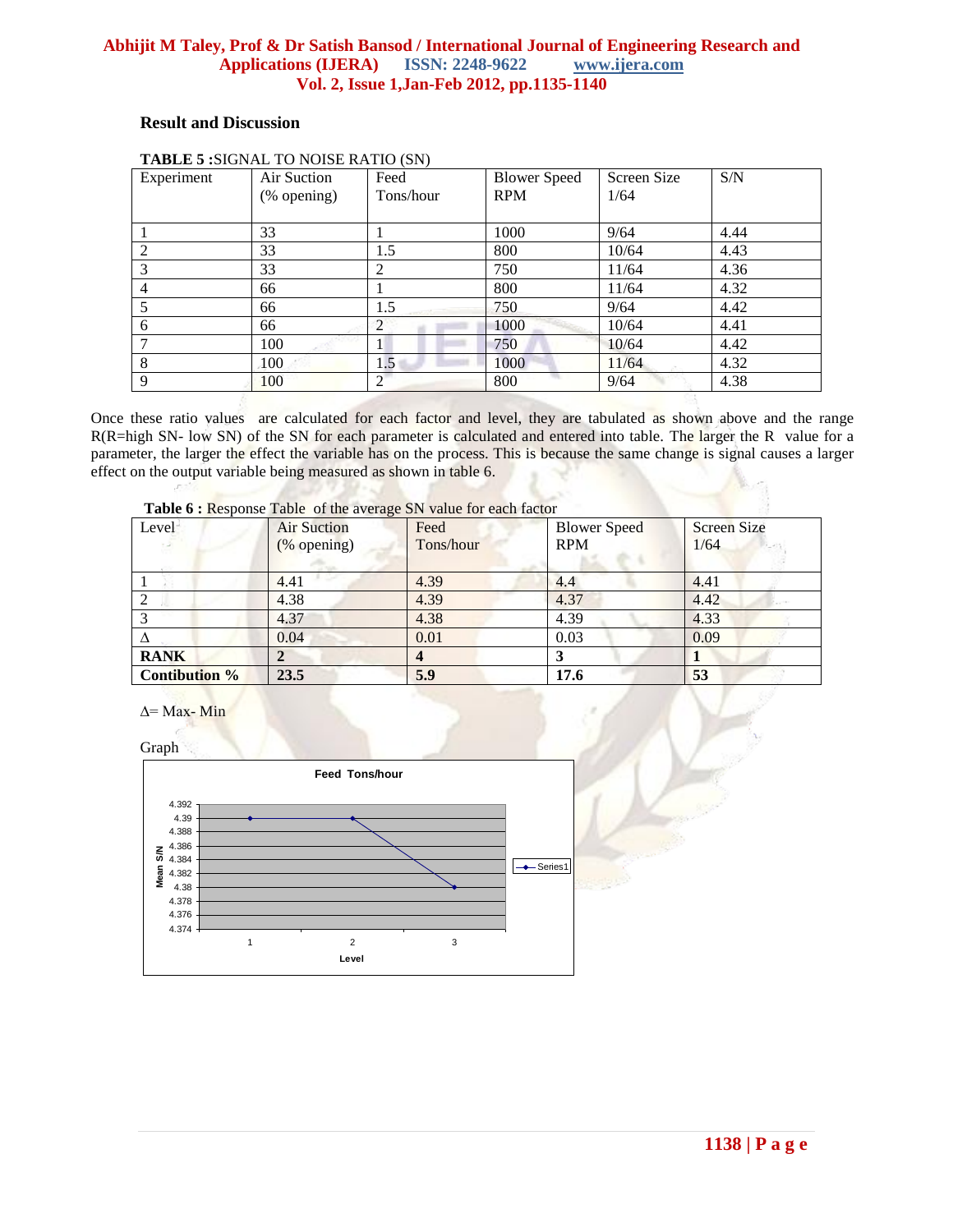

# **7. CONCLUSION**

Optimization of Seed Grader using Taguchi Analyis was studied in this Thesis

- Seed grader is a machine having many number of factor affecting grading of seed
- But for current study main factors considered are Air Suction, Feed , Blower Speed and Screen size.
- The effect of these factors on the good seed percent was studied
- For Optimiztion Taguchi method was used
- Optimum parameter setting obtained from S/N ratio plot are Air Suction=33% open, Feed =1 Ton/hour, Blower Speed =750 RPM, Screen Size=11/64
- Screen Size is the most Significant factor followed by Air Suction Opening, Blower Speed and then feed.
- Confirmatory experiment has been performed and found a good agreement between predicted and experimental value.